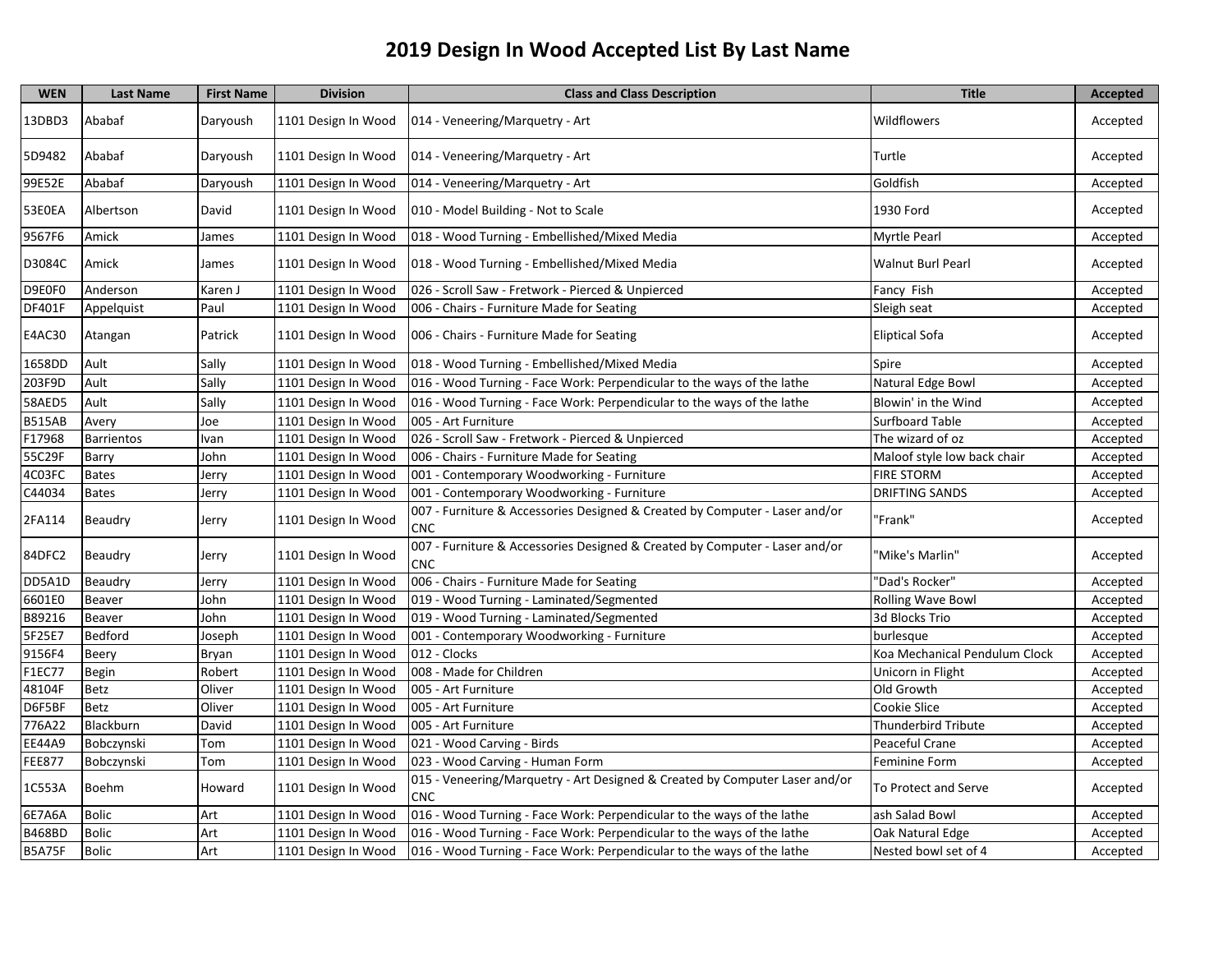| <b>WEN</b>    | Last Name        | <b>First Name</b> | <b>Division</b>     | <b>Class and Class Description</b>                                                        | <b>Title</b>                     | <b>Accepted</b> |
|---------------|------------------|-------------------|---------------------|-------------------------------------------------------------------------------------------|----------------------------------|-----------------|
| 5ABD2C        | Bradbury         | Jim               | 1101 Design In Wood | 026 - Scroll Saw - Fretwork - Pierced & Unpierced                                         | Childs Doll Bench                | Accepted        |
| 592D32        | <b>Bradlee</b>   | Todd              | 1101 Design In Wood | 002 - Contemporary Woodworking - Accesssories                                             | blue rectangle box               | Accepted        |
| 991A9E        | <b>Bradlee</b>   | Todd              | 1101 Design In Wood | 002 - Contemporary Woodworking - Accesssories                                             | liquor cabinet 2018              | Accepted        |
| CD6E33        | <b>Bradlee</b>   | Todd              | 1101 Design In Wood | 002 - Contemporary Woodworking - Accesssories                                             | blue triangle box                | Accepted        |
| 349A1E        | <b>Brodesser</b> | Robert            | 1101 Design In Wood | 025 - Scroll Saw - Intarsia                                                               | Vincent                          | Accepted        |
| E45E78        | <b>Brodesser</b> | Robert            | 1101 Design In Wood | 025 - Scroll Saw - Intarsia                                                               | Frances                          | Accepted        |
| 4A8013        | <b>Brooks</b>    | Allen             | 1101 Design In Wood | 017 - Wood Turning - Center Work: Parallel to the ways of the lathe                       | A box                            | Accepted        |
| 96E0B4        | <b>Brooks</b>    | Allen             | 1101 Design In Wood | 017 - Wood Turning - Center Work: Parallel to the ways of the lathe                       | Hallow form                      | Accepted        |
| A23043        | <b>Brooks</b>    | Allen             | 1101 Design In Wood | 017 - Wood Turning - Center Work: Parallel to the ways of the lathe                       | Bowl                             | Accepted        |
| 2BC632        | Brown            | Charles           | 1101 Design In Wood | 011 - Musical Instruments                                                                 | <b>Acoustic Classical Guitar</b> | Accepted        |
| 830A22        | <b>Brubaker</b>  | Jeff              | 1101 Design In Wood | 001 - Contemporary Woodworking - Furniture                                                | .45 caliber                      | Accepted        |
| 894D6E        | <b>BuFalry</b>   | Mike              | 1101 Design In Wood | 002 - Contemporary Woodworking - Accesssories                                             | <b>Body surfing Handplane</b>    | Accepted        |
| D8D417        | <b>Burke</b>     | Owen              | 1101 Design In Wood | 011 - Musical Instruments                                                                 | bass guitar                      | Accepted        |
| 3B71BD        | Campbell         | Peter             | 1101 Design In Wood | 016 - Wood Turning - Face Work: Perpendicular to the ways of the lathe                    | Suicidal tendencies              | Accepted        |
| 4DEFC4        | Campbell         | Peter             | 1101 Design In Wood | 018 - Wood Turning - Embellished/Mixed Media                                              | Polly T                          | Accepted        |
| EAFE1E        | Campbell         | Peter             | 1101 Design In Wood | 017 - Wood Turning - Center Work: Parallel to the ways of the lathe                       | Saturn box                       | Accepted        |
| 238CE4        | Capozzi          | Arthur            | 1101 Design In Wood | 024 - Wood Carving - Open                                                                 | MANZANITA WOOD PIPE              | Accepted        |
| 5ED108        | Capozzi          | Arthur            | 1101 Design In Wood | 024 - Wood Carving - Open                                                                 | MANZANITA WOOD PIPE              | Accepted        |
| 4E1D49        | Carnett          | <b>Brian</b>      | 1101 Design In Wood | 011 - Musical Instruments                                                                 | Guitar #3                        | Accepted        |
| 63D230        | Carnett          | <b>Brian</b>      | 1101 Design In Wood | 011 - Musical Instruments                                                                 | Guitar #4                        | Accepted        |
| B7B419        | Carnett          | <b>Brian</b>      | 1101 Design In Wood | 006 - Chairs - Furniture Made for Seating                                                 | Rocker 2.0                       | Accepted        |
| 693E78        | Castellana       | John              | 1101 Design In Wood | 002 - Contemporary Woodworking - Accesssories                                             | Chess set                        | Accepted        |
| F50F72        | Chernow          | Jon               | 1101 Design In Wood | 016 - Wood Turning - Face Work: Perpendicular to the ways of the lathe                    | Unity                            | Accepted        |
| 03B8F0        | Chitura          | Alex              | 1101 Design In Wood | 020 - Wood Carving - Animals                                                              | Survivor                         | Accepted        |
| CE3720        | Chitura          | Alex              | 1101 Design In Wood | 020 - Wood Carving - Animals                                                              | Forwardever                      | Accepted        |
| 55B4F1        | Churchill        | Bill              | 1101 Design In Wood | 020 - Wood Carving - Animals                                                              | Playful                          | Accepted        |
| 99BBC0        | Churchill        | Bill              | 1101 Design In Wood | 023 - Wood Carving - Human Form                                                           | Liberty                          | Accepted        |
| C4DC2C        | Churchill        | Bill              | 1101 Design In Wood | 024 - Wood Carving - Open                                                                 | <b>Trails End</b>                | Accepted        |
| B1AFF4        | Clepper          | Tim               | 1101 Design In Wood | 011 - Musical Instruments                                                                 | Les Paul Style Guitar            | Accepted        |
| 021026        | Close            | Duane Bud         | 1101 Design In Wood | 005 - Art Furniture                                                                       | Natural wood figure              | Accepted        |
| 3DCD83        | Close            | Duane Bud         | 1101 Design In Wood | 005 - Art Furniture                                                                       | Side table ad natural image      | Accepted        |
| 7B79E3        | Coble            | Craig             | 1101 Design In Wood | 004 - Traditional Woodworking - Accessories                                               | <b>Bird Condo</b>                | Accepted        |
| 3F321E        | Coffey           | Steven            | 1101 Design In Wood | 003 - Traditional Woodworking - Furniture                                                 | PA Tall Clock, ca 1800           | Accepted        |
| 0F181C        | Collins          | David             | 1101 Design In Wood | 015 - Veneering/Marquetry - Art Designed & Created by Computer Laser and/or<br>CNC        | Mandelbrot Set                   | Accepted        |
| <b>2A38CC</b> | Condon           | Todd              | 1101 Design In Wood | 001 - Contemporary Woodworking - Furniture                                                | Beetle Kill Blue Stain Pine      | Accepted        |
| <b>CB023C</b> | Cook             | Ruth              | 1101 Design In Wood | 025 - Scroll Saw - Intarsia                                                               | Miss Gulch's plans foiled        | Accepted        |
| 856116        | Copeland         | <b>Bradley</b>    | 1101 Design In Wood | 008 - Made for Children                                                                   | Ye 'Ol Pedal Car                 | Accepted        |
| AA52CA        | Corbett          | Paul              | 1101 Design In Wood | 010 - Model Building - Not to Scale                                                       | Coast Guard Cutter Rush - Ship   | Accepted        |
| 492C2B        | Corwin           | <b>Steve</b>      | 1101 Design In Wood | 011 - Musical Instruments                                                                 | <b>Endless</b>                   | Accepted        |
| 5C9C80        | Cronin           | Peter             | 1101 Design In Wood | 007 - Furniture & Accessories Designed & Created by Computer - Laser and/or<br><b>CNC</b> | Lupine Stare                     | Accepted        |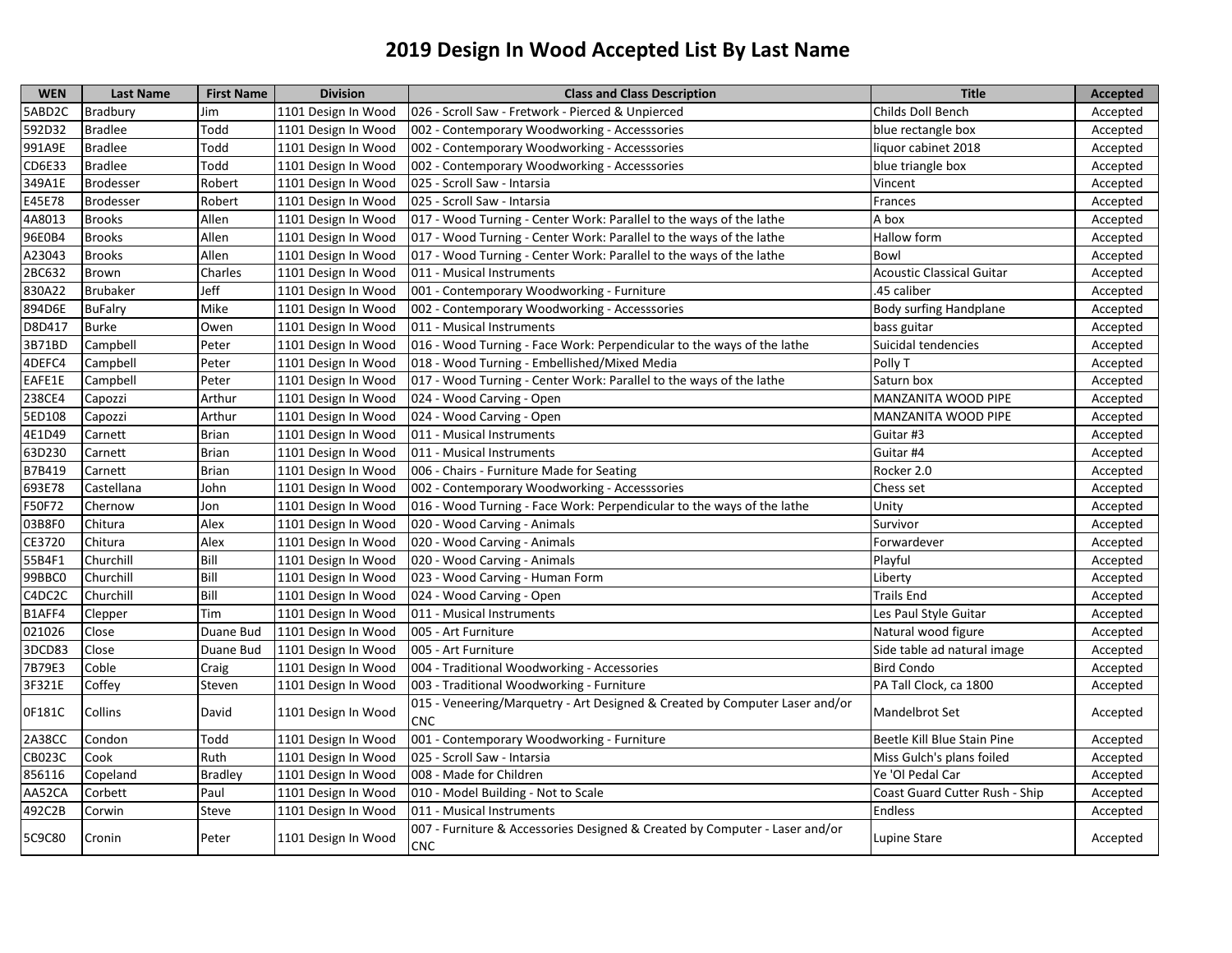| <b>WEN</b>    | <b>Last Name</b> | <b>First Name</b> | <b>Division</b>     | <b>Class and Class Description</b>                                  | <b>Title</b>                  | Accepted |
|---------------|------------------|-------------------|---------------------|---------------------------------------------------------------------|-------------------------------|----------|
| 61349D        | Crowther         | Ralph             | 1101 Design In Wood | 019 - Wood Turning - Laminated/Segmented                            | <b>Branching Out</b>          | Accepted |
| CCE35C        | Danao            | Owen              | 1101 Design In Wood | 024 - Wood Carving - Open                                           | <b>Mermaid Dive</b>           | Accepted |
| 3A4E58        | Darahakupets     | Seri              | 1101 Design In Wood | 004 - Traditional Woodworking - Accessories                         | Window to the Soul            | Accepted |
| CE73D3        | Darahakupets     | Serj              | 1101 Design In Wood | 004 - Traditional Woodworking - Accessories                         | Makes Me Believe              | Accepted |
| 5C6B77        | Dent             | Michael           | 1101 Design In Wood | 024 - Wood Carving - Open                                           | Dragon and the ogre           | Accepted |
| E1F5F4        | Dent             | Michael           | 1101 Design In Wood | 023 - Wood Carving - Human Form                                     | <b>SKULL</b>                  | Accepted |
| FA49DC        | Dent             | Michael           | 1101 Design In Wood | 021 - Wood Carving - Birds                                          | Bald Eagle with rainbow trout | Accepted |
| 123798        | Di Novi          | Victor            | 1101 Design In Wood | 001 - Contemporary Woodworking - Furniture                          | Teardrop bench                | Accepted |
| 97740F        | Dieckmeyer       | Dave              | 1101 Design In Wood | 005 - Art Furniture                                                 | Captivated                    | Accepted |
| 1B2D84        | Dow              | Lewis             | 1101 Design In Wood | 008 - Made for Children                                             | Tooth Fairy - Heart Box       | Accepted |
| <b>EE476C</b> | Dow              | Lewis             | 1101 Design In Wood | 014 - Veneering/Marquetry - Art                                     | Welcome                       | Accepted |
| FB6C1F        | Dow              | Lewis             | 1101 Design In Wood | 014 - Veneering/Marquetry - Art                                     | ASL                           | Accepted |
| 030917        | Duffield         | Paul              | 1101 Design In Wood | 002 - Contemporary Woodworking - Accesssories                       | Waves of Grain                | Accepted |
| 3759D1        | Duffield         | Paul              | 1101 Design In Wood | 001 - Contemporary Woodworking - Furniture                          | Sheet music cabinet           | Accepted |
| B79CED        | Duffield         | Paul              | 1101 Design In Wood | 021 - Wood Carving - Birds                                          | Egret                         | Accepted |
| 165747        | Eblin            | Fred              | 1101 Design In Wood | 014 - Veneering/Marquetry - Art                                     | Under the Sea                 | Accepted |
| E384EC        | Eblin            | Fred              | 1101 Design In Wood | 014 - Veneering/Marquetry - Art                                     | Dogwood in Bloom              | Accepted |
| 12B227        | Fair             | Bill              | 1101 Design In Wood | 025 - Scroll Saw - Intarsia                                         | Clydesdale & Colt             | Accepted |
| 60A185        | Faris            | Schastye          | 1101 Design In Wood | 024 - Wood Carving - Open                                           | Faces in the Flames           | Accepted |
| 93EB77        | Faris            | Schastye          | 1101 Design In Wood | 021 - Wood Carving - Birds                                          | Torrey Del Mar                | Accepted |
| A810AB        | Faris            | Schastye          | 1101 Design In Wood | 022 - Wood Carving - Marine Animals                                 | Darkest Depths                | Accepted |
| 722A05        | Farley           | Bunny             | 1101 Design In Wood | 021 - Wood Carving - Birds                                          | Barn Owl in Flight with Mouse | Accepted |
| 451CEB        | Fennell          | Paul              | 1101 Design In Wood | 001 - Contemporary Woodworking - Furniture                          | Oh Yeah                       | Accepted |
| 10CB5B        | Fleming          | Joe               | 1101 Design In Wood | 018 - Wood Turning - Embellished/Mixed Media                        | Flutter                       | Accepted |
| 1AB1F7        | Fleming          | Joe               | 1101 Design In Wood | 018 - Wood Turning - Embellished/Mixed Media                        | Rocky Mountain Sunset         | Accepted |
| 4EB15A        | Fleming          | Joe               | 1101 Design In Wood | 018 - Wood Turning - Embellished/Mixed Media                        | <b>Desert Memory</b>          | Accepted |
| <b>CC884A</b> | Foncerrada       | Lorenzo           | 1101 Design In Wood | 023 - Wood Carving - Human Form                                     | Her Road Less Travelled       | Accepted |
| <b>DE1B69</b> | Frantz           | James             | 1101 Design In Wood | 013 - Veneering/Marquetry - Furniture                               | Private Cellar                | Accepted |
| DCB71C        | Fredrikson       | Erik              | 1101 Design In Wood | 012 - Clocks                                                        | Beer Time                     | Accepted |
| 01E678        | Freitas          | Karen             | 1101 Design In Wood | 017 - Wood Turning - Center Work: Parallel to the ways of the lathe | Tree for all                  | Accepted |
| 5CFD14        | Freitas          | Karen             | 1101 Design In Wood | 018 - Wood Turning - Embellished/Mixed Media                        | <b>Grape Vines</b>            | Accepted |
| D27D81        | Freitas          | Karen             | 1101 Design In Wood | 018 - Wood Turning - Embellished/Mixed Media                        | Spinning Wheel Forever        | Accepted |
| 08BC5B        | Frembling        | Daniel            | 1101 Design In Wood | 025 - Scroll Saw - Intarsia                                         | Eagle and Flag                | Accepted |
| 177EC0        | Frembling        | Daniel            | 1101 Design In Wood | 025 - Scroll Saw - Intarsia                                         | Sunrise Run                   | Accepted |
| E71425        | Frembling        | Daniel            | 1101 Design In Wood | 022 - Wood Carving - Marine Animals                                 | Sea Turtle                    | Accepted |
| 01466C        | Freyer           | Jonathan          | 1101 Design In Wood | 005 - Art Furniture                                                 | Mesa De Los Muertos           | Accepted |
| 48FF9D        | Freyer           | Jonathan          | 1101 Design In Wood | 005 - Art Furniture                                                 | UFO Lamp                      | Accepted |
| C439A2        | Frost            | William           | 1101 Design In Wood | 005 - Art Furniture                                                 | <b>Curves Moving in Space</b> | Accepted |
| 12454D        | Giberson         | Eric              | 1101 Design In Wood | 021 - Wood Carving - Birds                                          | Whoo's There                  | Accepted |
| 2AA7B1        | Giberson         | Eric              | 1101 Design In Wood | 024 - Wood Carving - Open                                           | Fairy/ Gnome castle           | Accepted |
| 6342DB        | Giberson         | Eric              | 1101 Design In Wood | 020 - Wood Carving - Animals                                        | Mouse for lunch               | Accepted |
| 10167F        | Gindling         | Dan               | 1101 Design In Wood | 002 - Contemporary Woodworking - Accesssories                       | Carving Board                 | Accepted |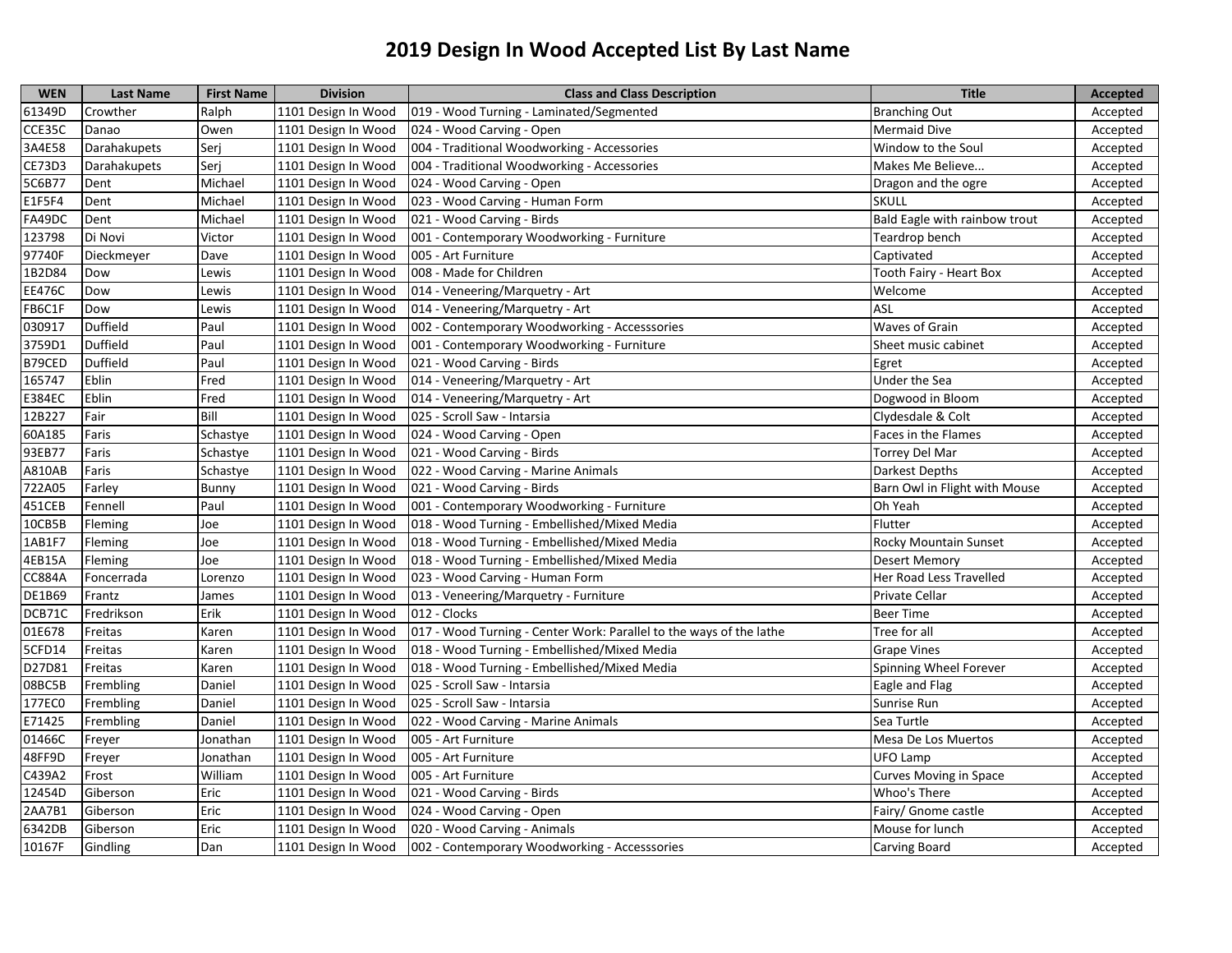| <b>WEN</b> | <b>Last Name</b> | <b>First Name</b> | <b>Division</b>     | <b>Class and Class Description</b>                                     | <b>Title</b>                 | <b>Accepted</b> |
|------------|------------------|-------------------|---------------------|------------------------------------------------------------------------|------------------------------|-----------------|
| 329D2A     | Gindling         | Dan               | 1101 Design In Wood | 002 - Contemporary Woodworking - Accesssories                          | Catch-All Cutting Board      | Accepted        |
| 3852EC     | Goldman          | Andy              | 1101 Design In Wood | 019 - Wood Turning - Laminated/Segmented                               | <b>Falling Leaves</b>        | Accepted        |
| A9255F     | Goldman          | Andy              | 1101 Design In Wood | 019 - Wood Turning - Laminated/Segmented                               | Native American Basket       | Accepted        |
| FFEC54     | Goldman          | Pamela            | 1101 Design In Wood | 001 - Contemporary Woodworking - Furniture                             | Message In A Table           | Accepted        |
| D8DFD7     | Goldschneider    | Bill              | 1101 Design In Wood | 026 - Scroll Saw - Fretwork - Pierced & Unpierced                      | Birds of a Feather           | Accepted        |
| 2B3E59     | Gonda            | Daniel            | 1101 Design In Wood | 003 - Traditional Woodworking - Furniture                              | skinny leg table             | Accepted        |
| 5653BD     | Gonda            | Daniel            | 1101 Design In Wood | 019 - Wood Turning - Laminated/Segmented                               | small segmented bowl         | Accepted        |
| 892AD3     | Gorss            | Hal               | 1101 Design In Wood | 019 - Wood Turning - Laminated/Segmented                               | Plying Around                | Accepted        |
| B3243C     | Gorss            | Hal               | 1101 Design In Wood | 019 - Wood Turning - Laminated/Segmented                               | Bowl                         | Accepted        |
| A17138     | Grasela          | <b>Brian</b>      | 1101 Design In Wood | 005 - Art Furniture                                                    | Blob                         | Accepted        |
| F0AE7F     | Grasela          | <b>Brian</b>      | 1101 Design In Wood | 001 - Contemporary Woodworking - Furniture                             | Form Table 002               | Accepted        |
| 5A579D     | Greenberg        | Andy              | 1101 Design In Wood | 011 - Musical Instruments                                              | <b>Custom Guitars</b>        | Accepted        |
| A762E1     | Greenberg        | Andy              | 1101 Design In Wood | 011 - Musical Instruments                                              | Fender Telecaster Style Bass | Accepted        |
| 16BB46     | Greenwald        | Jan               | 1101 Design In Wood | 018 - Wood Turning - Embellished/Mixed Media                           | Avocado Bowl                 | Accepted        |
| D93E30     | Greenwald        | Jan               | 1101 Design In Wood | 018 - Wood Turning - Embellished/Mixed Media                           | Lidded Bowl                  | Accepted        |
| F65269     | Greenwald        | Jan               | 1101 Design In Wood | 016 - Wood Turning - Face Work: Perpendicular to the ways of the lathe | The Bowl                     | Accepted        |
| 2EDFA4     | Grossman         | Jeff              | 1101 Design In Wood | 005 - Art Furniture                                                    | Rockin N' Rowin              | Accepted        |
| B2A7EC     | Grossman         | Jeff              | 1101 Design In Wood | 014 - Veneering/Marquetry - Art                                        | Through An Open Heart        | Accepted        |
| D5CB36     | Guerra           | Luis              | 1101 Design In Wood | 006 - Chairs - Furniture Made for Seating                              | Director's chair             | Accepted        |
| 0B441D     | Gunderson        | Charles           | 1101 Design In Wood | 019 - Wood Turning - Laminated/Segmented                               | Twisted Table - I            | Accepted        |
| 9A7BA1     | Hadley           | Patrick           | 1101 Design In Wood | 011 - Musical Instruments                                              | The Raven                    | Accepted        |
| 42DCC9     | Hall             | John              | 1101 Design In Wood | 011 - Musical Instruments                                              | woodie snare                 | Accepted        |
| COE4E3     | Hall             | Nathaniel         | 1101 Design In Wood | 005 - Art Furniture                                                    | What are you Staring At?     | Accepted        |
| 3CA6A9     | Harvey           | Jon               | 1101 Design In Wood | 002 - Contemporary Woodworking - Accesssories                          | Leaning Towards the Light    | Accepted        |
| 207118     | Hays             | Dennis            | 1101 Design In Wood | 006 - Chairs - Furniture Made for Seating                              | <b>Gallery Bench</b>         | Accepted        |
| 44CCB9     | Hays             | Dennis            | 1101 Design In Wood | 011 - Musical Instruments                                              | Rescue Wood Guitar           | Accepted        |
| 728D1A     | Hays             | Dennis            | 1101 Design In Wood | 006 - Chairs - Furniture Made for Seating                              | Paracord Chair               | Accepted        |
| 08ED62     | Hennon           | Viki              | 1101 Design In Wood | 013 - Veneering/Marquetry - Furniture                                  | Sleeping on the Waves        | Accepted        |
| 9D8CEE     | Herman           | Scott             | 1101 Design In Wood | 005 - Art Furniture                                                    | <b>Surrender Dorothy</b>     | Accepted        |
| 3E5CC2     | Hewitt           | Robert            | 1101 Design In Wood | 009 - Model Building - Scale                                           | SOLVE                        | Accepted        |
| B4ACDB     | Hewitt           | Robert            | 1101 Design In Wood | 009 - Model Building - Scale                                           | <b>Herring Bus</b>           | Accepted        |
| 5E75FB     | Hillenbrand      | Mac               | 1101 Design In Wood | 014 - Veneering/Marquetry - Art                                        | The Marquetry Swordfish      | Accepted        |
| AE1CD0     | Hillenbrand      | Mac               | 1101 Design In Wood | 014 - Veneering/Marquetry - Art                                        | Hand Crafted Beer            | Accepted        |
| E6949A     | Hillenbrand      | Mac               | 1101 Design In Wood | 002 - Contemporary Woodworking - Accesssories                          | The Sapphire Coast           | Accepted        |
| 061993     | Holtkamp         | Todd              | 1101 Design In Wood | 023 - Wood Carving - Human Form                                        | Poured out                   | Accepted        |
| 6ED546     | Holtkamp         | Todd              | 1101 Design In Wood | 008 - Made for Children                                                | <b>Fairy Village</b>         | Accepted        |
| C2882A     | Holtkamp         | Todd              | 1101 Design In Wood | 023 - Wood Carving - Human Form                                        | In grandpa's hand            | Accepted        |
| 1634E5     | Holzgreen        | Terry             | 1101 Design In Wood | 001 - Contemporary Woodworking - Furniture                             | Montague Desk                | Accepted        |
| 6C8599     | Holzgreen        | Terry             | 1101 Design In Wood | 002 - Contemporary Woodworking - Accesssories                          | <b>Wall Sculptural Panel</b> | Accepted        |
| 78698C     | Holzgreen        | Terry             | 1101 Design In Wood | 001 - Contemporary Woodworking - Furniture                             | Preston Entry Table          | Accepted        |
| 6996F2     | Horwitz          | Michael           | 1101 Design In Wood | 020 - Wood Carving - Animals                                           | <b>Black Panther</b>         | Accepted        |
| 80D777     | Horwitz          | Michael           | 1101 Design In Wood | 021 - Wood Carving - Birds                                             | Green Heron                  | Accepted        |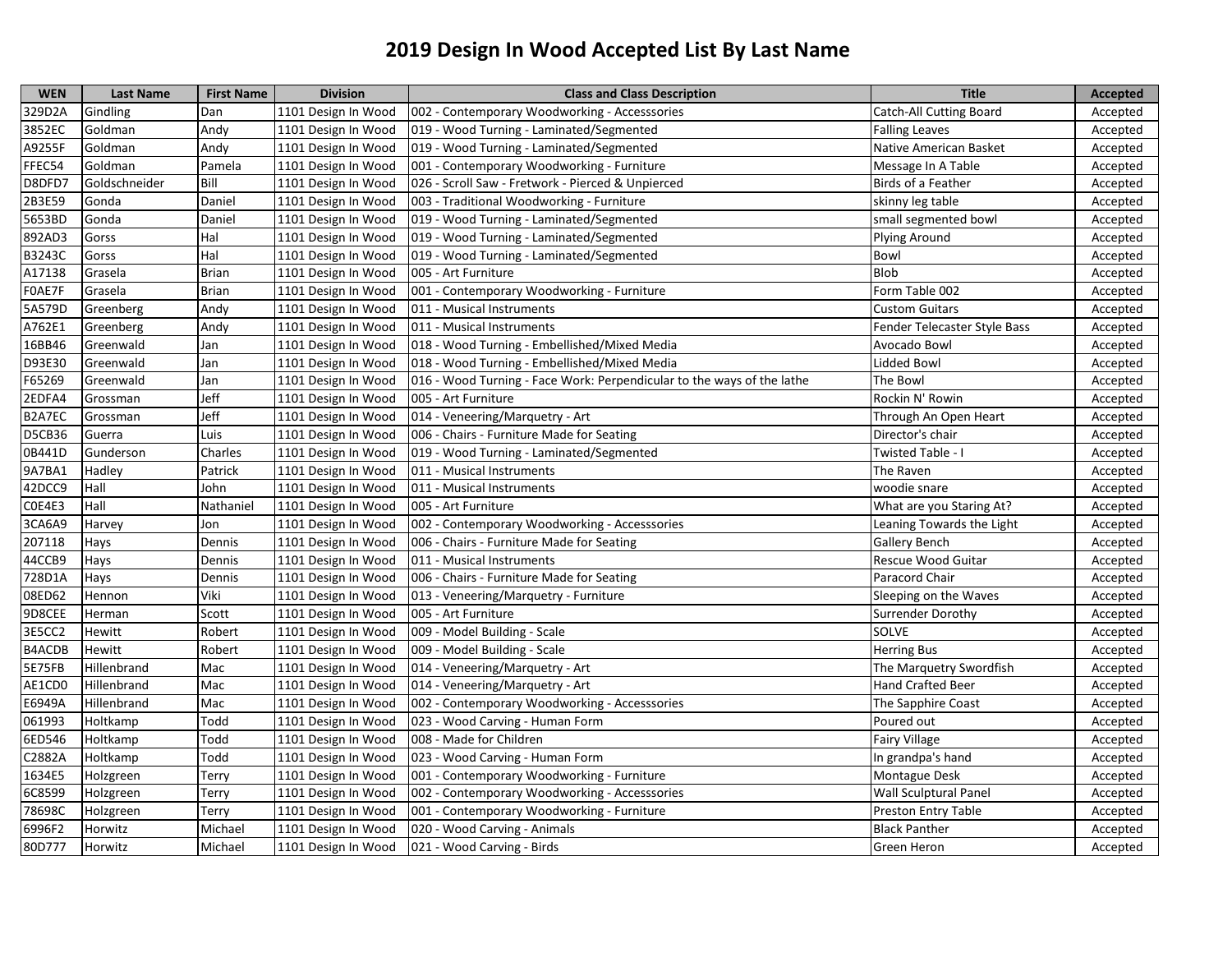| <b>WEN</b>    | <b>Last Name</b> | <b>First Name</b> | <b>Division</b>     | <b>Class and Class Description</b>                                                        | <b>Title</b>                    | <b>Accepted</b> |
|---------------|------------------|-------------------|---------------------|-------------------------------------------------------------------------------------------|---------------------------------|-----------------|
| E01E97        | Horwitz          | Michael           | 1101 Design In Wood | 020 - Wood Carving - Animals                                                              | The Leap                        | Accepted        |
| 33C78B        | Ingrao           | Doug              | 1101 Design In Wood | 003 - Traditional Woodworking - Furniture                                                 | <b>Puzzle Table</b>             | Accepted        |
| 602BB4        | Jackofsky        | Mike              | 1101 Design In Wood | 018 - Wood Turning - Embellished/Mixed Media                                              | Cosmic                          | Accepted        |
| 712C94        | Jackofsky        | Mike              | 1101 Design In Wood | 017 - Wood Turning - Center Work: Parallel to the ways of the lathe                       | Worm Attack II                  | Accepted        |
| C70876        | Jackofsky        | Mike              | 1101 Design In Wood | 016 - Wood Turning - Face Work: Perpendicular to the ways of the lathe                    | Natural Edge Buckeye vessel     | Accepted        |
| 5CF4EC        | Jackson          | <b>Brian</b>      | 1101 Design In Wood | 018 - Wood Turning - Embellished/Mixed Media                                              | Fan Box                         | Accepted        |
| 84E978        | Jackson          | <b>Brian</b>      | 1101 Design In Wood | 018 - Wood Turning - Embellished/Mixed Media                                              | Lidded Box                      | Accepted        |
| OCFD62        | Jacobson         | Mark              | 1101 Design In Wood | 016 - Wood Turning - Face Work: Perpendicular to the ways of the lathe                    | Platter                         | Accepted        |
| F20698        | Jacobson         | Mark              | 1101 Design In Wood | 016 - Wood Turning - Face Work: Perpendicular to the ways of the lathe                    | bowl                            | Accepted        |
| 18F6B6        | Jacobson Jr      | Robert E          | 1101 Design In Wood | 012 - Clocks                                                                              | <b>Arch Dial Clock</b>          | Accepted        |
| 792B96        | Jacobson Jr      | Robert E          | 1101 Design In Wood | 014 - Veneering/Marquetry - Art                                                           | Fleur en Vase                   | Accepted        |
| A0D257        | Jensen-Hedegaard | <b>Kris</b>       | 1101 Design In Wood | 023 - Wood Carving - Human Form                                                           | Alas I knew him well            | Accepted        |
| 5ADDF5        | Jones            | <b>Nicholas</b>   | 1101 Design In Wood | 002 - Contemporary Woodworking - Accesssories                                             | Art Nouveau Mirror              | Accepted        |
| A13124        | Jones            | Douglas           | 1101 Design In Wood | 005 - Art Furniture                                                                       | Relaxed Engagement              | Accepted        |
| D4C973        | Jones            | Nicholas          | 1101 Design In Wood | 002 - Contemporary Woodworking - Accesssories                                             | Watch & Valet Box               | Accepted        |
| 3CA5DB        | Kane             | Claude            | 1101 Design In Wood | 015 - Veneering/Marquetry - Art Designed & Created by Computer Laser and/or<br><b>CNC</b> | Hands                           | Accepted        |
| 19D837        | King             | Eugene            | 1101 Design In Wood | 017 - Wood Turning - Center Work: Parallel to the ways of the lathe                       | 'Free Form"                     | Accepted        |
| C05D19        | King             | Eugene            | 1101 Design In Wood | 017 - Wood Turning - Center Work: Parallel to the ways of the lathe                       | Imagination                     | Accepted        |
| 454DD6        | Kirsten          | Oskar             | 1101 Design In Wood | 016 - Wood Turning - Face Work: Perpendicular to the ways of the lathe                    | buckeye swirl burl              | Accepted        |
| B1C9BD        | Kirsten          | Oskar             | 1101 Design In Wood | 017 - Wood Turning - Center Work: Parallel to the ways of the lathe                       | nested cathedral claro walnut   | Accepted        |
| E27829        | Kirsten          | Oskar             | 1101 Design In Wood | 016 - Wood Turning - Face Work: Perpendicular to the ways of the lathe                    | Magnolia and the bugs           | Accepted        |
| 868C0B        | Knop             | David             | 1101 Design In Wood | 008 - Made for Children                                                                   | <b>Rocking Horse</b>            | Accepted        |
| 0787A9        | Kolb             | Farron            | 1101 Design In Wood | 005 - Art Furniture                                                                       | <b>Burl Top Lamp Table</b>      | Accepted        |
| EFBE4D        | Kolb             | Farron            | 1101 Design In Wood | 003 - Traditional Woodworking - Furniture                                                 | Cedar Slab Table                | Accepted        |
| 9DFF74        | Kosta            | George            | 1101 Design In Wood | 001 - Contemporary Woodworking - Furniture                                                | hall table                      | Accepted        |
| A3F728        | Kosta            | George            | 1101 Design In Wood | 001 - Contemporary Woodworking - Furniture                                                | contemporary credenza           | Accepted        |
| C6B233        | Kosta            | George            | 1101 Design In Wood | 006 - Chairs - Furniture Made for Seating                                                 | shaker nouveau chair            | Accepted        |
| <b>EEE441</b> | Krouse           | David             | 1101 Design In Wood | 005 - Art Furniture                                                                       | The lights of justice           | Accepted        |
| CFE191        | Kunz             | Richard           | 1101 Design In Wood | 008 - Made for Children                                                                   | Green Flash                     | Accepted        |
| F6CCAB        | Kwon             | Taeho             | 1101 Design In Wood | 004 - Traditional Woodworking - Accessories                                               | Korean traditional make-up box  | Accepted        |
| 25A5AB        | La Voi           | Chad              | 1101 Design In Wood | 016 - Wood Turning - Face Work: Perpendicular to the ways of the lathe                    | <b>Buckeye Burl Hollow Form</b> | Accepted        |
| D500C5        | La Voi           | Chad              | 1101 Design In Wood | 016 - Wood Turning - Face Work: Perpendicular to the ways of the lathe                    | <b>Camphor Hollow Form</b>      | Accepted        |
| DE4754        | La Voi           | Chad              | 1101 Design In Wood | 016 - Wood Turning - Face Work: Perpendicular to the ways of the lathe                    | Splated Birch Hollow Form       | Accepted        |
| 609AE3        | Laclair          | Christopher       | 1101 Design In Wood | 001 - Contemporary Woodworking - Furniture                                                | Nightstand                      | Accepted        |
| 9F1BD2        | Laube            | David             | 1101 Design In Wood | 006 - Chairs - Furniture Made for Seating                                                 | Heather's Bench                 | Accepted        |
| <b>CB185F</b> | Layden           | Rod               | 1101 Design In Wood | 004 - Traditional Woodworking - Accessories                                               | Walnut pendant                  | Accepted        |
| 1A80D7        | Levy             | Dan               | 1101 Design In Wood | 011 - Musical Instruments                                                                 | Korina & Copper Flying V        | Accepted        |
| 238D89        | Lewis            | Alan              | 1101 Design In Wood | 015 - Veneering/Marquetry - Art Designed & Created by Computer Laser and/or<br><b>CNC</b> | Navy Anchor                     | Accepted        |
| 41242D        | Lewis            | Alan              | 1101 Design In Wood | 015 - Veneering/Marquetry - Art Designed & Created by Computer Laser and/or<br><b>CNC</b> | John 3:16 Cross                 | Accepted        |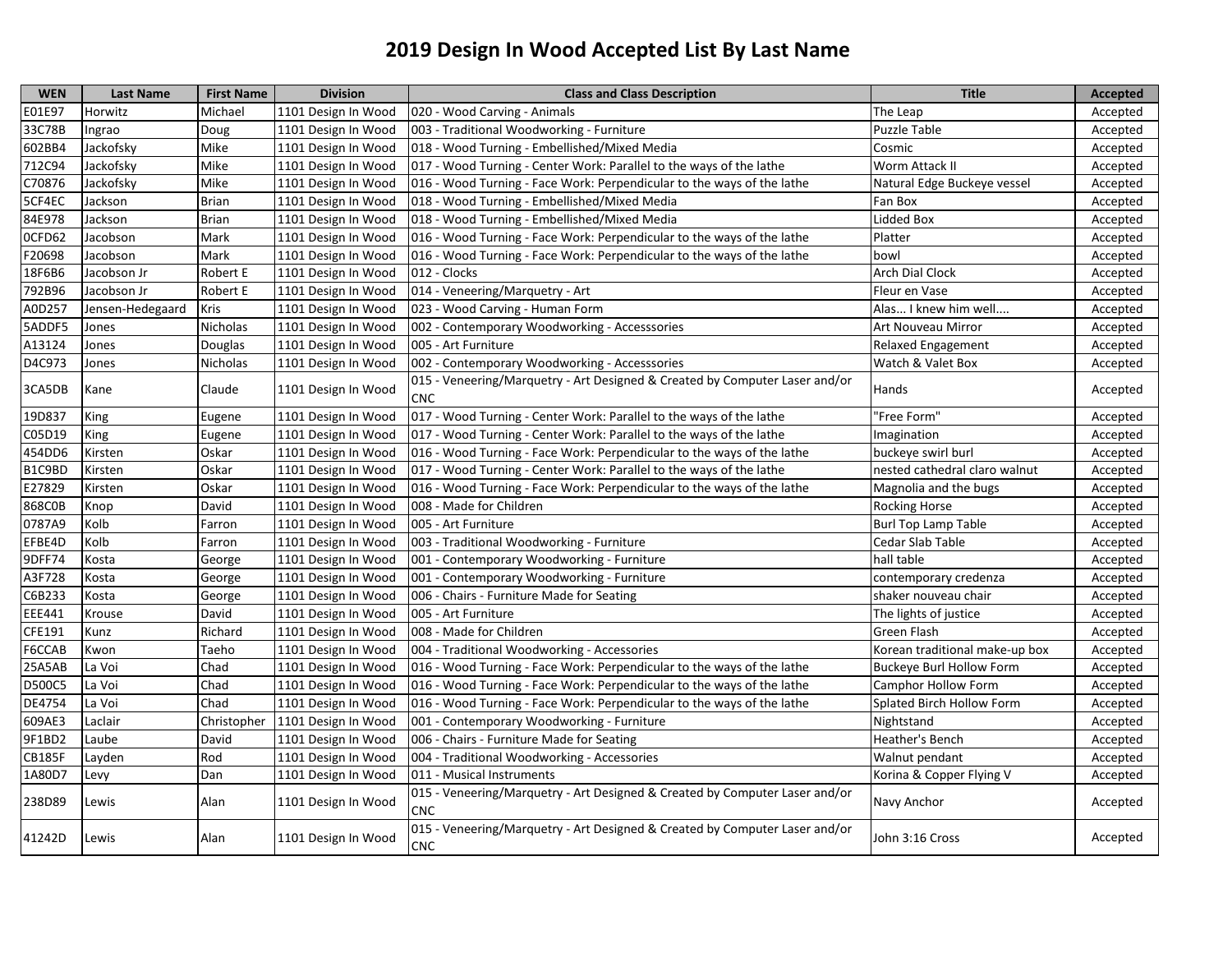| <b>WEN</b>    | <b>Last Name</b> | <b>First Name</b> | <b>Division</b>     | <b>Class and Class Description</b>                                                        | <b>Title</b>                             | <b>Accepted</b> |
|---------------|------------------|-------------------|---------------------|-------------------------------------------------------------------------------------------|------------------------------------------|-----------------|
| D11017        | Lewis            | Alan              | 1101 Design In Wood | 015 - Veneering/Marquetry - Art Designed & Created by Computer Laser and/or               | No place like home                       | Accepted        |
|               |                  |                   |                     | <b>CNC</b>                                                                                |                                          |                 |
| 8EC1EC        | Lim              | Henry             | 1101 Design In Wood | 026 - Scroll Saw - Fretwork - Pierced & Unpierced                                         | Chesty                                   | Accepted        |
| AE7FF2        | Lindall          | William           | 1101 Design In Wood | 020 - Wood Carving - Animals                                                              | Grace                                    | Accepted        |
| 66580B        | Maloney          | Jack              | 1101 Design In Wood | 024 - Wood Carving - Open                                                                 | Light My Fire                            | Accepted        |
| D9BC1E        | Maloney          | Jack              | 1101 Design In Wood | 024 - Wood Carving - Open                                                                 | Here's Looking At You                    | Accepted        |
| CC10E1        | Manherz          | Ron               | 1101 Design In Wood | 012 - Clocks                                                                              | PERPETUAL II                             | Accepted        |
| <b>BED626</b> | Marnul           | <b>Bob</b>        | 1101 Design In Wood | 012 - Clocks                                                                              | Curly clock                              | Accepted        |
| 8AC946        | Martin           | lan               | 1101 Design In Wood | 007 - Furniture & Accessories Designed & Created by Computer - Laser and/or<br><b>CNC</b> | Memory Box                               | Accepted        |
| CB1314        | Martin           | lan               | 1101 Design In Wood | 007 - Furniture & Accessories Designed & Created by Computer - Laser and/or<br><b>CNC</b> | MailBox                                  | Accepted        |
| 0E39D7        | May              | Oliver            | 1101 Design In Wood | 021 - Wood Carving - Birds                                                                | downey woodpecker                        | Accepted        |
| 81EE37        | May              | Oliver            | 1101 Design In Wood | 021 - Wood Carving - Birds                                                                | african wood owl                         | Accepted        |
| D3C63C        | May              | Oliver            | 1101 Design In Wood | 021 - Wood Carving - Birds                                                                | elf owl                                  | Accepted        |
| 886C00        | Mcelhiney        | Mike              | 1101 Design In Wood | 005 - Art Furniture                                                                       | The Wizard's Coffee Table                | Accepted        |
| E10CCF        | Mcelhiney        | Mike              | 1101 Design In Wood | 001 - Contemporary Woodworking - Furniture                                                | Took's Writing Desk                      | Accepted        |
| F57697        | Mcelhiney        | Mike              | 1101 Design In Wood | 007 - Furniture & Accessories Designed & Created by Computer - Laser and/or<br><b>CNC</b> | ENGINE 27 COMPANY CRIBBAGE<br><b>BOA</b> | Accepted        |
| <b>B48B5C</b> | McNamara         | Michael           | 1101 Design In Wood | 006 - Chairs - Furniture Made for Seating                                                 | <b>Bench Seasoned to Impress</b>         | Accepted        |
| 263F51        | Mcwhirt          | Frankie           | 1101 Design In Wood | 001 - Contemporary Woodworking - Furniture                                                | Dresser                                  | Accepted        |
| AE50BD        | Meacham          | Chuck             | 1101 Design In Wood | 024 - Wood Carving - Open                                                                 | <b>GREEN MAN</b>                         | Accepted        |
| <b>B67AA9</b> | Meacham          | Chuck             | 1101 Design In Wood | 024 - Wood Carving - Open                                                                 | <b>ROSE</b>                              | Accepted        |
| B85943        | Meacham          | Chuck             | 1101 Design In Wood | 024 - Wood Carving - Open                                                                 | MAPLE LEAF                               | Accepted        |
| 1F5582        | Melgoza          | Francisco         | 1101 Design In Wood | 020 - Wood Carving - Animals                                                              | Giraffe                                  | Accepted        |
| 394EA1        | Melgoza          | Francisco         | 1101 Design In Wood | 022 - Wood Carving - Marine Animals                                                       | Seal                                     | Accepted        |
| C22BC8        | Melgoza          | Francisco         | 1101 Design In Wood | 024 - Wood Carving - Open                                                                 | Fairy House                              | Accepted        |
| F36F25        | Micheletti       | Paul              | 1101 Design In Wood | 011 - Musical Instruments                                                                 | Classical Guitar                         | Accepted        |
| 42A326        | Mick             | <b>Bob</b>        | 1101 Design In Wood | 011 - Musical Instruments                                                                 | 6 string bass guitar                     | Accepted        |
| C250F5        | Moran            | Michael           | 1101 Design In Wood | 026 - Scroll Saw - Fretwork - Pierced & Unpierced                                         | The Wildbunch                            | Accepted        |
| 9FF676        | Morikawa         | Karen             | 1101 Design In Wood | 002 - Contemporary Woodworking - Accesssories                                             | Lazy Susan                               | Accepted        |
| EB6C7A        | Mundy            | David             | 1101 Design In Wood | 012 - Clocks                                                                              | Time and Tide                            | Accepted        |
| AF0D09        | Munoz            | Oscar             | 1101 Design In Wood | 016 - Wood Turning - Face Work: Perpendicular to the ways of the lathe                    | Native american plate                    | Accepted        |
| BD4656        | Munoz            | Oscar             | 1101 Design In Wood | 002 - Contemporary Woodworking - Accesssories                                             | purple heart                             | Accepted        |
| 18F9B9        | Nash             | Patrick           | 1101 Design In Wood | 002 - Contemporary Woodworking - Accesssories                                             | Cheer Box                                | Accepted        |
| 0A162D        | Neff             | <b>Bob</b>        | 1101 Design In Wood | 002 - Contemporary Woodworking - Accesssories                                             | Diamond                                  | Accepted        |
| 6C3EE1        | Neff             | Bob               | 1101 Design In Wood | 002 - Contemporary Woodworking - Accesssories                                             | <b>Blocks</b>                            | Accepted        |
| DCD481        | <b>Neff</b>      | Bob               | 1101 Design In Wood | 002 - Contemporary Woodworking - Accesssories                                             | <b>Eight Corners</b>                     | Accepted        |
| 45C942        | Noland           | Fish              | 1101 Design In Wood | 014 - Veneering/Marquetry - Art                                                           | SunflowerFish                            | Accepted        |
| DB6829        | Norgard          | David             | 1101 Design In Wood | 001 - Contemporary Woodworking - Furniture                                                | The Butler                               | Accepted        |
| A5015A        | Olds             | Rick              | 1101 Design In Wood | 018 - Wood Turning - Embellished/Mixed Media                                              | The Family Tree                          | Accepted        |
| 3C8054        | Orr              | Ellsworth         | 1101 Design In Wood | 009 - Model Building - Scale                                                              | <b>Brazilian Fishing Vessel</b>          | Accepted        |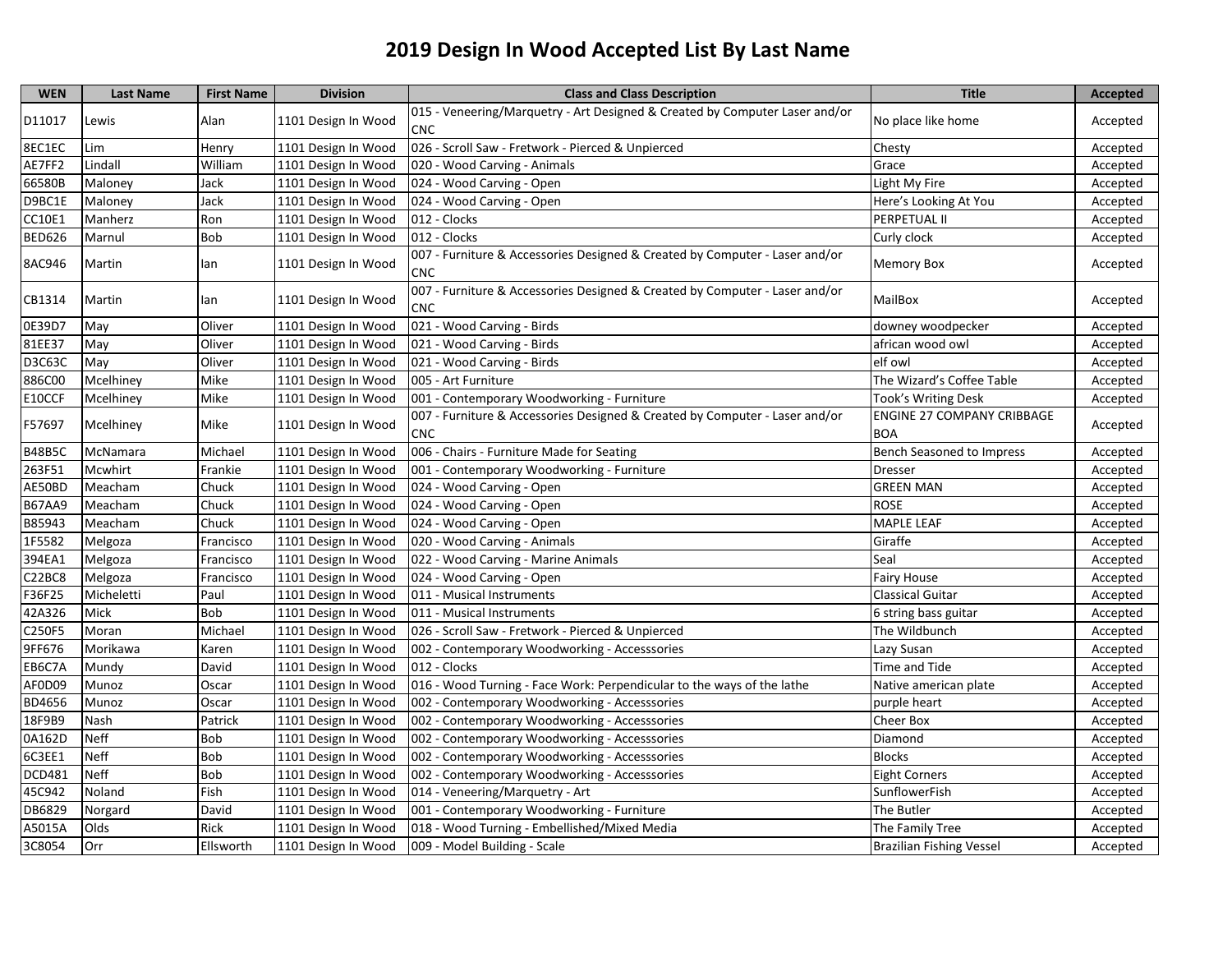| <b>WEN</b>    | <b>Last Name</b> | <b>First Name</b> | <b>Division</b>     | <b>Class and Class Description</b>                                     | <b>Title</b>                  | Accepted |
|---------------|------------------|-------------------|---------------------|------------------------------------------------------------------------|-------------------------------|----------|
| 5DD0F2        | Orr              | Ellsworth         | 1101 Design In Wood | 009 - Model Building - Scale                                           | Miss Bardahl U-40             | Accepted |
| AF378C        | Panusis          | Charles           | 1101 Design In Wood | 021 - Wood Carving - Birds                                             | Sandaling in flight           | Accepted |
| 06F1F1        | Parker           | Douglas           | 1101 Design In Wood | 018 - Wood Turning - Embellished/Mixed Media                           | Coral Sculpture               | Accepted |
| 8EFF04        | Parker           | Douglas           | 1101 Design In Wood | 006 - Chairs - Furniture Made for Seating                              | Ladder Back Chair             | Accepted |
| A25868        | Parker           | Douglas           | 1101 Design In Wood | 018 - Wood Turning - Embellished/Mixed Media                           | <b>Fan Coral Sculpture</b>    | Accepted |
| B35C74        | Parsons          | Preston           | 1101 Design In Wood | 011 - Musical Instruments                                              | Prisma Vessel Snare Drum      | Accepted |
| <b>BBA245</b> | Payne            | Travis            | 1101 Design In Wood | 020 - Wood Carving - Animals                                           | Creepy since 1939             | Accepted |
| 39C090        | Peerenboom       | Randall           | 1101 Design In Wood | 016 - Wood Turning - Face Work: Perpendicular to the ways of the lathe | Dao - The Way                 | Accepted |
| 619DAC        | Peerenboom       | Randall           | 1101 Design In Wood | 017 - Wood Turning - Center Work: Parallel to the ways of the lathe    | Curvature of space and time   | Accepted |
| 668366        | Peerenboom       | Randall           | 1101 Design In Wood | 024 - Wood Carving - Open                                              | Dao - The Way                 | Accepted |
| 820F8B        | Plante           | Louis             | 1101 Design In Wood | 003 - Traditional Woodworking - Furniture                              | Hall table with tile          | Accepted |
| AE26C1        | Plante           | Louis             | 1101 Design In Wood | 003 - Traditional Woodworking - Furniture                              | Craftman style table          | Accepted |
| 951167        | Pourfard         | <b>Nick</b>       | 1101 Design In Wood | 011 - Musical Instruments                                              | <b>Skateboard Guitar</b>      | Accepted |
| 01628B        | Powell           | Kent              | 1101 Design In Wood | 002 - Contemporary Woodworking - Accesssories                          | Pen Display                   | Accepted |
| 1B0755        | Prater           | Ron               | 1101 Design In Wood | 006 - Chairs - Furniture Made for Seating                              | Arm stool                     | Accepted |
| <b>B20E6C</b> | Pratt            | Donald            | 1101 Design In Wood | 011 - Musical Instruments                                              | Kalimba                       | Accepted |
| B4BE5D        | Pratt            | Donald            | 1101 Design In Wood | 016 - Wood Turning - Face Work: Perpendicular to the ways of the lathe | Shallow bowl                  | Accepted |
| B9105C        | Pratt            | Donald            | 1101 Design In Wood | 016 - Wood Turning - Face Work: Perpendicular to the ways of the lathe | Maple bowl                    | Accepted |
| 266D12        | Price            | Allan             | 1101 Design In Wood | 025 - Scroll Saw - Intarsia                                            | Majestic White Tail           | Accepted |
| 394F95        | Price            | Allan             | 1101 Design In Wood | 025 - Scroll Saw - Intarsia                                            | Last Super                    | Accepted |
| F4BEE5        | Rhodes           | Robert            | 1101 Design In Wood | 001 - Contemporary Woodworking - Furniture                             | Mid-Century Coffee Table      | Accepted |
| 478B77        | Rieger           | John              | 1101 Design In Wood | 002 - Contemporary Woodworking - Accesssories                          | <b>Flying Monkey Mirror</b>   | Accepted |
| 7BED8E        | Rieger           | John              | 1101 Design In Wood | 001 - Contemporary Woodworking - Furniture                             | Rainbow Coffee Table          | Accepted |
| A29742        | Rieger           | John              | 1101 Design In Wood | 022 - Wood Carving - Marine Animals                                    | Leopard shark trio            | Accepted |
| FE42CD        | Riley            | Donald            | 1101 Design In Wood | 008 - Made for Children                                                | <b>Harley Music Box</b>       | Accepted |
| 4A0079        | Rinehart         | Gregory           | 1101 Design In Wood | 024 - Wood Carving - Open                                              | rosewood lion cane            | Accepted |
| 8970FE        | Rinehart         | Gregory           | 1101 Design In Wood | 019 - Wood Turning - Laminated/Segmented                               | zebra wood bowl               | Accepted |
| 8C2719        | Roberts          | Steven            | 1101 Design In Wood | 023 - Wood Carving - Human Form                                        | Be Gone                       | Accepted |
| EFE9DC        | Roberts          | Steven            | 1101 Design In Wood | 023 - Wood Carving - Human Form                                        | On Alert                      | Accepted |
| 01C0BD        | Rocke            | James             | 1101 Design In Wood | 022 - Wood Carving - Marine Animals                                    | Stingray                      | Accepted |
| 2AE33A        | Rockwell         | Barry             | 1101 Design In Wood | 016 - Wood Turning - Face Work: Perpendicular to the ways of the lathe | Large Fruit Bowl              | Accepted |
| 9C27CF        | Rockwell         | Barry             | 1101 Design In Wood | 016 - Wood Turning - Face Work: Perpendicular to the ways of the lathe | <b>Golden Willow Calabash</b> | Accepted |
| FCBDFF        | Rockwell         | Barry             | 1101 Design In Wood | 018 - Wood Turning - Embellished/Mixed Media                           | Spalted Birch Salad Bowl      | Accepted |
| 2E14E5        | Roel             | Alex              | 1101 Design In Wood | 009 - Model Building - Scale                                           | New York Pilot Boat Phantom   | Accepted |
| 483E07        | Rosales          | Eddie             | 1101 Design In Wood | 025 - Scroll Saw - Intarsia                                            | Chief                         | Accepted |
| 610918        | Rumsey           | Michael           | 1101 Design In Wood | 008 - Made for Children                                                | Wicked-OZsome!                | Accepted |
| D556F2        | Rumsey           | Michael           | 1101 Design In Wood | 004 - Traditional Woodworking - Accessories                            | Cutwater 3                    | Accepted |
| F1262D        | Rumsey           | Michael           | 1101 Design In Wood | 004 - Traditional Woodworking - Accessories                            | <b>Drifters</b>               | Accepted |
| AD31AD        | Russo            | Mary              | 1101 Design In Wood | 018 - Wood Turning - Embellished/Mixed Media                           | "Inked"                       | Accepted |
| 5948A7        | Sakata           | Steven            | 1101 Design In Wood | 002 - Contemporary Woodworking - Accesssories                          | Dovetail Delight              | Accepted |
| 448CEE        | Saly             | Mark              | 1101 Design In Wood | 001 - Contemporary Woodworking - Furniture                             | Chess table                   | Accepted |
| 939B7C        | Salv             | Mark              | 1101 Design In Wood | 001 - Contemporary Woodworking - Furniture                             | Chess table                   | Accepted |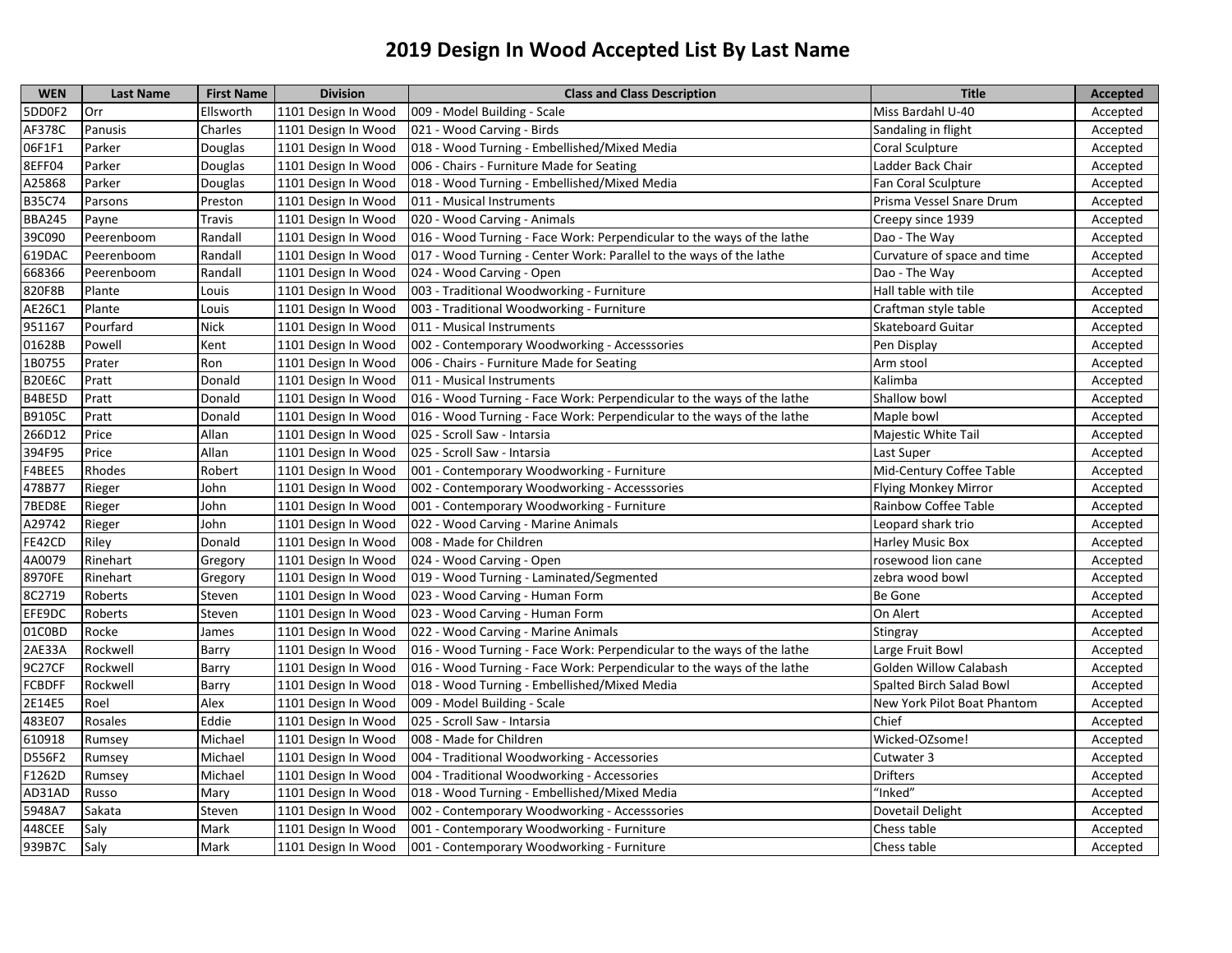| <b>WEN</b>    | <b>Last Name</b> | <b>First Name</b> | <b>Division</b>     | <b>Class and Class Description</b>                                                        | <b>Title</b>                        | <b>Accepted</b> |
|---------------|------------------|-------------------|---------------------|-------------------------------------------------------------------------------------------|-------------------------------------|-----------------|
| BB5EE4        | Saly             | Mark              | 1101 Design In Wood | 001 - Contemporary Woodworking - Furniture                                                | Driftwood                           | Accepted        |
| 228285        | Sandlin          | Jim               | 1101 Design In Wood | 004 - Traditional Woodworking - Accessories                                               | <b>Cutting Board</b>                | Accepted        |
| D4A474        | Sandlin          | Jim               | 1101 Design In Wood | 002 - Contemporary Woodworking - Accesssories                                             | <b>Cutting Board</b>                | Accepted        |
| F047C7        | Sanford          | Jon               | 1101 Design In Wood | 009 - Model Building - Scale                                                              | <b>NORDEN - Danish Fishing Boat</b> | Accepted        |
| F638A4        | Sariaslani       | Dara              | 1101 Design In Wood | 007 - Furniture & Accessories Designed & Created by Computer - Laser and/or<br><b>CNC</b> | <b>Curves Illuminated</b>           | Accepted        |
| 7DEE2A        | Scarpace         | Len               | 1101 Design In Wood | 002 - Contemporary Woodworking - Accesssories                                             | 3D zig-zag                          | Accepted        |
| 73DAC7        | Schulze          | Jim               | 1101 Design In Wood | 024 - Wood Carving - Open                                                                 | 'Everything's Coming Up Roses"      | Accepted        |
| AD31CC        | Schulze          | Jim               | 1101 Design In Wood | 004 - Traditional Woodworking - Accessories                                               | Rose Jewelry Box                    | Accepted        |
| 31C856        | Schürch          | Paul              | 1101 Design In Wood | 014 - Veneering/Marquetry - Art                                                           | Palm 1                              | Accepted        |
| <b>7D5A0B</b> | Schürch          | Paul              | 1101 Design In Wood | 014 - Veneering/Marquetry - Art                                                           | Reverse Flower Tray                 | Accepted        |
| 2F280E        | Seganti          | Scott             | 1101 Design In Wood | 004 - Traditional Woodworking - Accessories                                               | <b>Music Stand</b>                  | Accepted        |
| 8AAC78        | Seganti          | Scott             | 1101 Design In Wood | 006 - Chairs - Furniture Made for Seating                                                 | <b>Sculpted Rocking Chair</b>       | Accepted        |
| 520A68        | Sherry           | Richard           | 1101 Design In Wood | 016 - Wood Turning - Face Work: Perpendicular to the ways of the lathe                    | Platter of Plenty                   | Accepted        |
| 579186        | Sherry           | Richard           | 1101 Design In Wood | 016 - Wood Turning - Face Work: Perpendicular to the ways of the lathe                    | Life's a Bowl of Cherry             | Accepted        |
| 978221        | Sherry           | Richard           | 1101 Design In Wood | 018 - Wood Turning - Embellished/Mixed Media                                              | Cookie Monster                      | Accepted        |
| BEDEA2        | Simmons          | David             | 1101 Design In Wood | 005 - Art Furniture                                                                       | 49 Pontiac Chieftain Desk           | Accepted        |
| 65320D        | Smith            | Christine         | 1101 Design In Wood | 025 - Scroll Saw - Intarsia                                                               | Off to see the wizard               | Accepted        |
| 7F9634        | Smith            | <b>Brandon</b>    | 1101 Design In Wood | 005 - Art Furniture                                                                       | Twisted                             | Accepted        |
| B6B324        | Smith            | Arthur            | 1101 Design In Wood | 019 - Wood Turning - Laminated/Segmented                                                  | Sun And Moon.                       | Accepted        |
| 35618B        | Stafford         | Rob               | 1101 Design In Wood | 015 - Veneering/Marquetry - Art Designed & Created by Computer Laser and/or<br><b>CNC</b> | Califia                             | Accepted        |
| 88D08E        | Steffen          | Dale              | 1101 Design In Wood | 021 - Wood Carving - Birds                                                                | AK                                  | Accepted        |
| C9DCE8        | Steffen          | Dale              | 1101 Design In Wood | 021 - Wood Carving - Birds                                                                | "Bay Watch" California Gull         | Accepted        |
| 61B6FE        | Stevenson        | Charles           | 1101 Design In Wood | 026 - Scroll Saw - Fretwork - Pierced & Unpierced                                         | Old Mill                            | Accepted        |
| 72FECA        | Stevenson        | Robert            | 1101 Design In Wood | 004 - Traditional Woodworking - Accessories                                               | John Townsend Document Chest        | Accepted        |
| F8B25C        | Stevenson        | Charles           | 1101 Design In Wood | 026 - Scroll Saw - Fretwork - Pierced & Unpierced                                         | Leopard                             | Accepted        |
| 191051        | Stock            | Anthony           | 1101 Design In Wood | 026 - Scroll Saw - Fretwork - Pierced & Unpierced                                         | Eagle                               | Accepted        |
| 76D013        | Stockard         | Rich              | 1101 Design In Wood | 024 - Wood Carving - Open                                                                 | <b>Rudesheim Cross</b>              | Accepted        |
| 115FB5        | Stokes           | Tyler             | 1101 Design In Wood | 004 - Traditional Woodworking - Accessories                                               | Cherry Wall Shelf                   | Accepted        |
| 96B69E        | <b>Stokes</b>    | Tyler             | 1101 Design In Wood | 004 - Traditional Woodworking - Accessories                                               | Teak keepsake box                   | Accepted        |
| C79C94        | <b>Stokes</b>    | Tyler             | 1101 Design In Wood | 004 - Traditional Woodworking - Accessories                                               | Cherry Jewelry Box                  | Accepted        |
| 1FF0D4        | Stoner           | Randall           | 1101 Design In Wood | 023 - Wood Carving - Human Form                                                           | Behold! Chasm City                  | Accepted        |
| 4B562B        | Stoner           | Randall           | 1101 Design In Wood | 022 - Wood Carving - Marine Animals                                                       | Deep Dread                          | Accepted        |
| <b>CBF220</b> | Stoner           | Randall           | 1101 Design In Wood | 023 - Wood Carving - Human Form                                                           | Apprenticeship Escape               | Accepted        |
| 0DAA6B        | Stotler          | Josh              | 1101 Design In Wood | 011 - Musical Instruments                                                                 | 'Oz''                               | Accepted        |
| 7EBF8F        | Stump            | Ralph             | 1101 Design In Wood | 1008 - Made for Children                                                                  | musical Carrousel                   | Accepted        |
| 8C3B89        | Stump            | Ralph             | 1101 Design In Wood | 015 - Veneering/Marquetry - Art Designed & Created by Computer Laser and/or<br><b>CNC</b> | family tree                         | Accepted        |
| FACF8E        | Stump            | Ralph             | 1101 Design In Wood | 015 - Veneering/Marquetry - Art Designed & Created by Computer Laser and/or<br><b>CNC</b> | flying dragon                       | Accepted        |
| 3D8886        | Szafraniec       | Larry             | 1101 Design In Wood | 016 - Wood Turning - Face Work: Perpendicular to the ways of the lathe                    | Hollow form                         | Accepted        |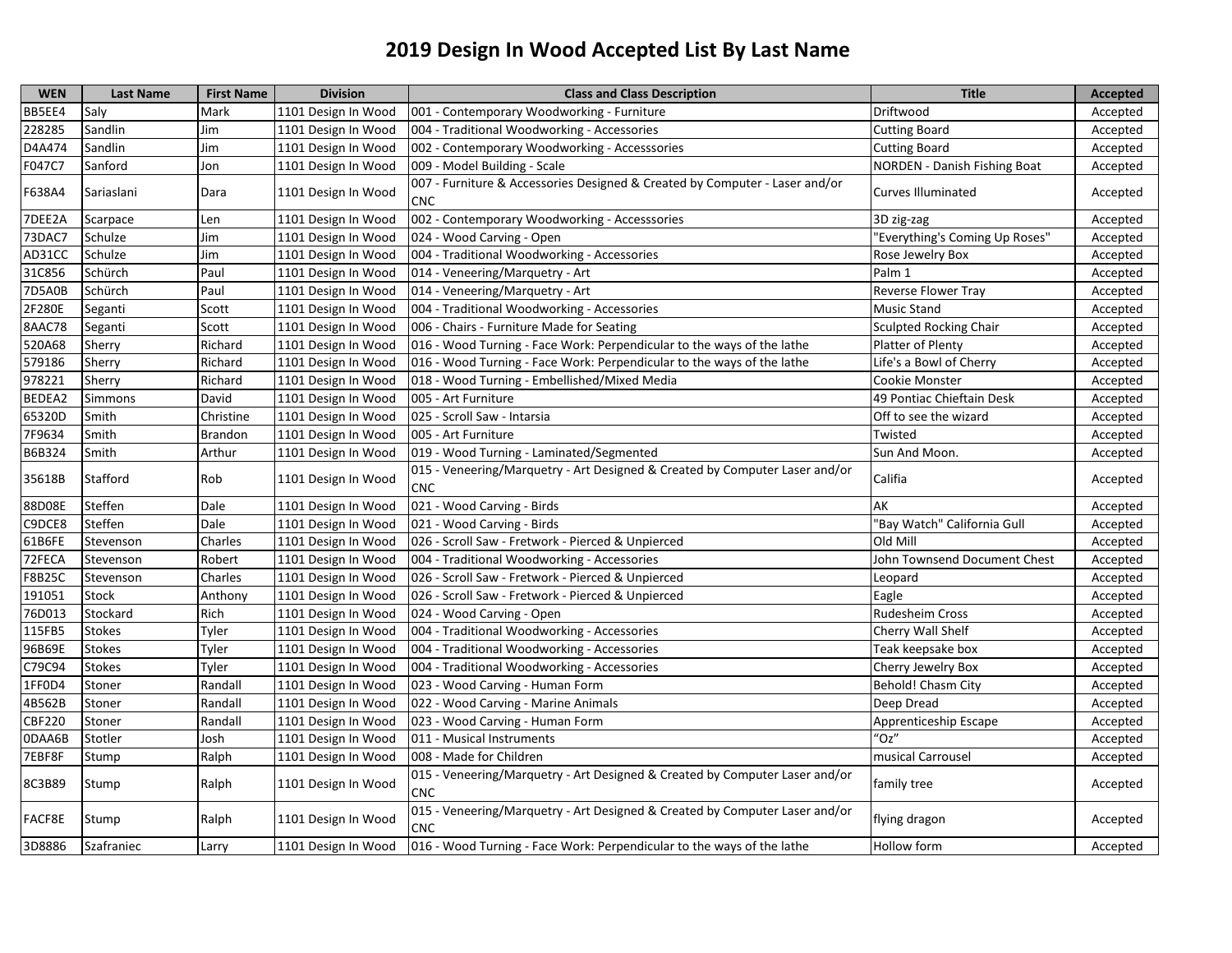| <b>WEN</b>    | <b>Last Name</b> | <b>First Name</b> | <b>Division</b>     | <b>Class and Class Description</b>                                     | <b>Title</b>                           | <b>Accepted</b> |
|---------------|------------------|-------------------|---------------------|------------------------------------------------------------------------|----------------------------------------|-----------------|
| 5FAB15        | Taylor           | Ric               | 1101 Design In Wood | 017 - Wood Turning - Center Work: Parallel to the ways of the lathe    | Big Leaf Maple Hollow Form             | Accepted        |
| E729A0        | Taylor           | Ric               | 1101 Design In Wood | 016 - Wood Turning - Face Work: Perpendicular to the ways of the lathe | Norfolk Island Pine Platter            | Accepted        |
| OCEAF9        | Thomas           | Jeremy            | 1101 Design In Wood | 018 - Wood Turning - Embellished/Mixed Media                           | Cocobolo & Bocote Pool Cue             | Accepted        |
| 20F748        | Thomas           | Jeremy            | 1101 Design In Wood | 018 - Wood Turning - Embellished/Mixed Media                           | Padauk & Bocote Pool Cue               | Accepted        |
| <b>D64CA7</b> | Thomas           | Jeremy            | 1101 Design In Wood | 018 - Wood Turning - Embellished/Mixed Media                           | Black Palm & Cocobolo Pool Cue         | Accepted        |
| CC4294        | Thoner           | Dan               | 1101 Design In Wood | 002 - Contemporary Woodworking - Accesssories                          | Stag In The Wood                       | Accepted        |
| 5A6FC5        | Thornton         | Tom               | 1101 Design In Wood | 002 - Contemporary Woodworking - Accesssories                          | Vice Versa #2 of 2                     | Accepted        |
| 674B1C        | Thornton         | Tom               | 1101 Design In Wood | 002 - Contemporary Woodworking - Accesssories                          | Vice Versa #1 of 2                     | Accepted        |
| C1A7C2        | Tignor           | Stephen           | 1101 Design In Wood | 001 - Contemporary Woodworking - Furniture                             | Side Table                             | Accepted        |
| F7BC84        | To               | Nha               | 1101 Design In Wood | 020 - Wood Carving - Animals                                           | Eagle and Snake fighting               | Accepted        |
| 12FACB        | Torzeski         | Ski               | 1101 Design In Wood | 011 - Musical Instruments                                              | DV8                                    | Accepted        |
| 620E05        | Torzeski         | Ski               | 1101 Design In Wood | 001 - Contemporary Woodworking - Furniture                             | Puzzle table                           | Accepted        |
| 0D01C1        | Vander Woude     | Richard           | 1101 Design In Wood | 016 - Wood Turning - Face Work: Perpendicular to the ways of the lathe | The Olive Flavor                       | Accepted        |
| 24322F        | Vander Woude     | Richard           | 1101 Design In Wood | 016 - Wood Turning - Face Work: Perpendicular to the ways of the lathe | The Olive Oil                          | Accepted        |
| 92DD1A        | Vander Woude     | Richard           | 1101 Design In Wood | 016 - Wood Turning - Face Work: Perpendicular to the ways of the lathe | Olive Alive                            | Accepted        |
| 27BC76        | Vernon           | Chase             | 1101 Design In Wood | 024 - Wood Carving - Open                                              | Crimson                                | Accepted        |
| C218E9        | Vitale           | James Paul        | 1101 Design In Wood | 001 - Contemporary Woodworking - Furniture                             | cutting board                          | Accepted        |
| 51897B        | Vize             | Tim               | 1101 Design In Wood | 001 - Contemporary Woodworking - Furniture                             | Koi Table                              | Accepted        |
| 14D0D8        | Wade             | David             | 1101 Design In Wood | 006 - Chairs - Furniture Made for Seating                              | Fouve                                  | Accepted        |
| A752D1        | Wade             | David             | 1101 Design In Wood | 001 - Contemporary Woodworking - Furniture                             | Petit Papillion                        | Accepted        |
| E06D67        | Wade             | David             | 1101 Design In Wood | 002 - Contemporary Woodworking - Accesssories                          | Pallet                                 | Accepted        |
| CB11ED        | Waldburger       | Daniel            | 1101 Design In Wood | 016 - Wood Turning - Face Work: Perpendicular to the ways of the lathe | Nested Burl Set                        | Accepted        |
| CFEC89        | Waldburger       | Daniel            | 1101 Design In Wood | 018 - Wood Turning - Embellished/Mixed Media                           | Two Birds                              | Accepted        |
| E6B57E        | Waldburger       | Daniel            | 1101 Design In Wood | 016 - Wood Turning - Face Work: Perpendicular to the ways of the lathe | <b>Facet Bowl</b>                      | Accepted        |
| 23EBDA        | Wallace          | Kyle              | 1101 Design In Wood | 016 - Wood Turning - Face Work: Perpendicular to the ways of the lathe | Live Edge Elm Emerging Bowl            | Accepted        |
| 38F750        | Wallace          | Wally             | 1101 Design In Wood | 011 - Musical Instruments                                              | Ozsome Too                             | Accepted        |
| 48A1B7        | Wallace          | Kyle              | 1101 Design In Wood | 001 - Contemporary Woodworking - Furniture                             | Elm Coffee Table                       | Accepted        |
| 499306        | Wallace          | Kyle              | 1101 Design In Wood | 001 - Contemporary Woodworking - Furniture                             | Elm and Ebonized Oak Console           | Accepted        |
| C440D1        | Wallace          | Wally             | 1101 Design In Wood | 011 - Musical Instruments                                              | <b>Dragonflies</b>                     | Accepted        |
| 1E72F6        | Weld             | David             | 1101 Design In Wood | 001 - Contemporary Woodworking - Furniture                             | Elm Desk                               | Accepted        |
| 38E32B        | Weld             | David             | 1101 Design In Wood | 001 - Contemporary Woodworking - Furniture                             | <b>Twisted Olive Wood Coffee Table</b> | Accepted        |
| 6B71E1        | White            | Steven M.         | 1101 Design In Wood | 002 - Contemporary Woodworking - Accesssories                          | <b>Wall Cabinet</b>                    | Accepted        |
| 4F48C0        | Whitehouse       | Timothy           | 1101 Design In Wood | 011 - Musical Instruments                                              | Guitarkelele                           | Accepted        |
| OEABE6        | Wile             | Peter             | 1101 Design In Wood | 017 - Wood Turning - Center Work: Parallel to the ways of the lathe    | Salt Shaker/Pepper Mill                | Accepted        |
| F97A4F        | Wile             | Peter             | 1101 Design In Wood | 017 - Wood Turning - Center Work: Parallel to the ways of the lathe    | Salt Shaker/Pepper Mill                | Accepted        |
| C6A9BD        | Williams         | Grant             | 1101 Design In Wood | 011 - Musical Instruments                                              | El Padron Cigar Box Guitar             | Accepted        |
| 225E77        | Wingert          | Kathy             | 1101 Design In Wood | 011 - Musical Instruments                                              | Harp Guitar                            | Accepted        |
| BB79EF        | Wingert          | Kathy             | 1101 Design In Wood | 011 - Musical Instruments                                              | Model E Grand Concert                  | Accepted        |
| AD67F2        | Winn             | Kirby             | 1101 Design In Wood | 002 - Contemporary Woodworking - Accesssories                          | Anonymous                              | Accepted        |
| 96092C        | Winter           | Jeremy            | 1101 Design In Wood | 005 - Art Furniture                                                    | <b>Blue Pepper</b>                     | Accepted        |
| 0E8D68        | Wolf             | Audrey            | 1101 Design In Wood | 022 - Wood Carving - Marine Animals                                    | Swimming Fish                          | Accepted        |
| 42359C        | Wolf             | Audrey            | 1101 Design In Wood | 024 - Wood Carving - Open                                              | <b>Walking Eagle</b>                   | Accepted        |